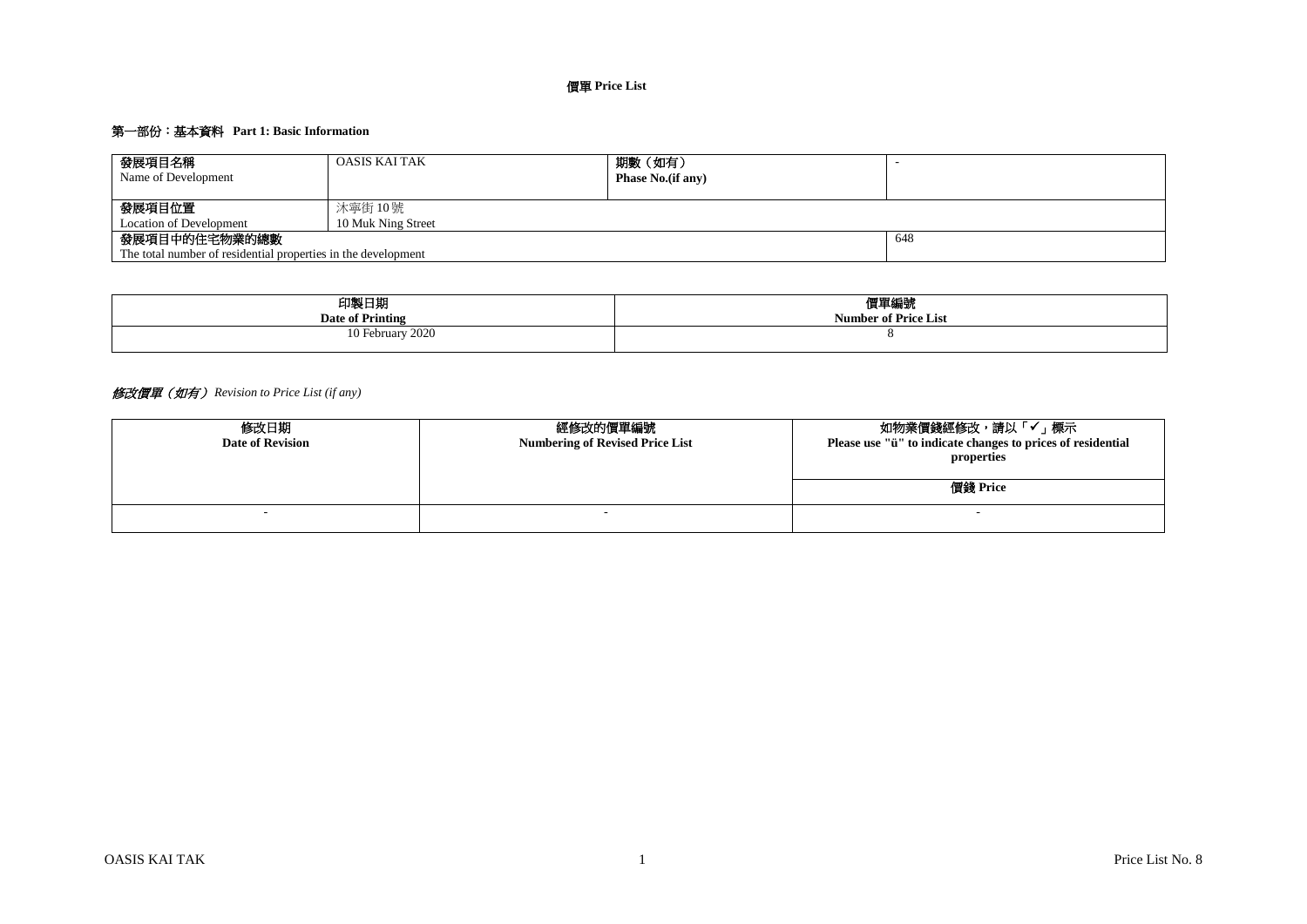# 第二部份**:** 面積及售價資料

**Part 2: Information on Area and Price**

| 物業的描述<br><b>Description of Residential</b><br><b>Property</b> |                |             | 實用面積<br>(包括露台,工作平台及陽台(如有))<br>平方米 (平方呎)                                               | 實用面積<br>每平方米/呎售價<br>元,每平方米<br>(元,每平方呎) | 其他指明項目的面積 (不計算人實用面積)<br>Area of other specified items (Not included in the Saleable Area)<br>平方米(平方呎)<br>sq. metre (sq.ft.) |                          |                          |                          |                          |                          |                   |                          |                        |                      |            |
|---------------------------------------------------------------|----------------|-------------|---------------------------------------------------------------------------------------|----------------------------------------|-----------------------------------------------------------------------------------------------------------------------------|--------------------------|--------------------------|--------------------------|--------------------------|--------------------------|-------------------|--------------------------|------------------------|----------------------|------------|
| 大廈名稱<br><b>Block Name</b>                                     | 樓層<br>Floor    | 單位<br>Unit  | <b>Saleable Area</b><br>(including balcony, utility platform<br>and verandah, if any) | Price $(\$)$                           | <b>Unit Rate of Saleable</b><br>Area<br>\$ per sq. metre                                                                    | 空調機房<br>Air-conditioning | 窗台<br>Bay                | 閣樓<br>Cockloft           | 平台<br><b>Flat roof</b>   | 花園<br>Garden             | 停車位<br>Parking    | 天台<br>Roof               | 梯屋<br><b>Stairhood</b> | 前庭<br><b>Terrace</b> | 庭院<br>Yard |
|                                                               |                |             | sq. metre (sq.ft.)                                                                    |                                        | $$$ per sq.ft.)                                                                                                             | plant room               | window                   |                          |                          |                          | space             |                          |                        |                      |            |
|                                                               | 3              | B           | 36.085 (388)<br>露台 Balcony : $2.000(22)$<br>工作平台 Utility Platform: 0.000 (0)          | 11,695,000                             | 324,096<br>(30, 142)                                                                                                        | $-$                      | $-$                      | $-$                      | $-$                      |                          |                   | $-$                      |                        |                      |            |
| Mansion D<br>低座D座                                             |                |             | 36.085 (388)                                                                          |                                        | 322,489                                                                                                                     |                          |                          |                          |                          |                          |                   |                          |                        |                      |            |
|                                                               | $\overline{2}$ | B           | 露台 Balcony: $2.000(22)$<br>工作平台 Utility Platform: 0.000 (0)                           | 11.637.000                             | (29,992)                                                                                                                    | $- -$                    | $-$                      | $- -$                    | $-$                      | $ -$                     |                   | $-$                      | $-$                    | $- -$                |            |
|                                                               | 3              | $\mathbf C$ | 36.078 (388)<br>露台 Balcony: 2.000 (22)<br>工作平台 Utility Platform: 0.000 (0)            | 11.695.000                             | 324,159<br>(30, 142)                                                                                                        | $-$                      | $- -$                    | $\overline{\phantom{m}}$ | $-$                      | $ -$                     |                   | $-$                      | $-$                    | $- -$                |            |
|                                                               | $\overline{2}$ | $\mathbf C$ | 36.078 (388)<br>露台 Balcony: $2.000(22)$<br>工作平台 Utility Platform : $0.000(0)$         | 11,637,000                             | 322,551<br>(29,992)                                                                                                         | $\overline{\phantom{a}}$ | $\overline{\phantom{a}}$ | $- -$                    | $\overline{\phantom{a}}$ | $-$                      | $\qquad \qquad -$ | $\overline{\phantom{a}}$ | $- -$                  | $- -$                |            |
|                                                               | 3              | D           | 59.340 (639)<br>露台 Balcony: $2.283(25)$<br>工作平台 Utility Platform : $0.000(0)$         | 19,069,000                             | 321,352<br>(29, 842)                                                                                                        | $-$                      | $- -$                    | $- -$                    | $-$                      | $\overline{\phantom{a}}$ |                   | $-$                      | $-$                    | $-$                  |            |
|                                                               | $\overline{c}$ | D           | 59.340 (639)<br>露台 Balcony: $2.283(25)$<br>工作平台 Utility Platform : $0.000(0)$         | 18,969,000                             | 319,666<br>(29,685)                                                                                                         |                          | $-$                      |                          |                          |                          |                   |                          |                        |                      |            |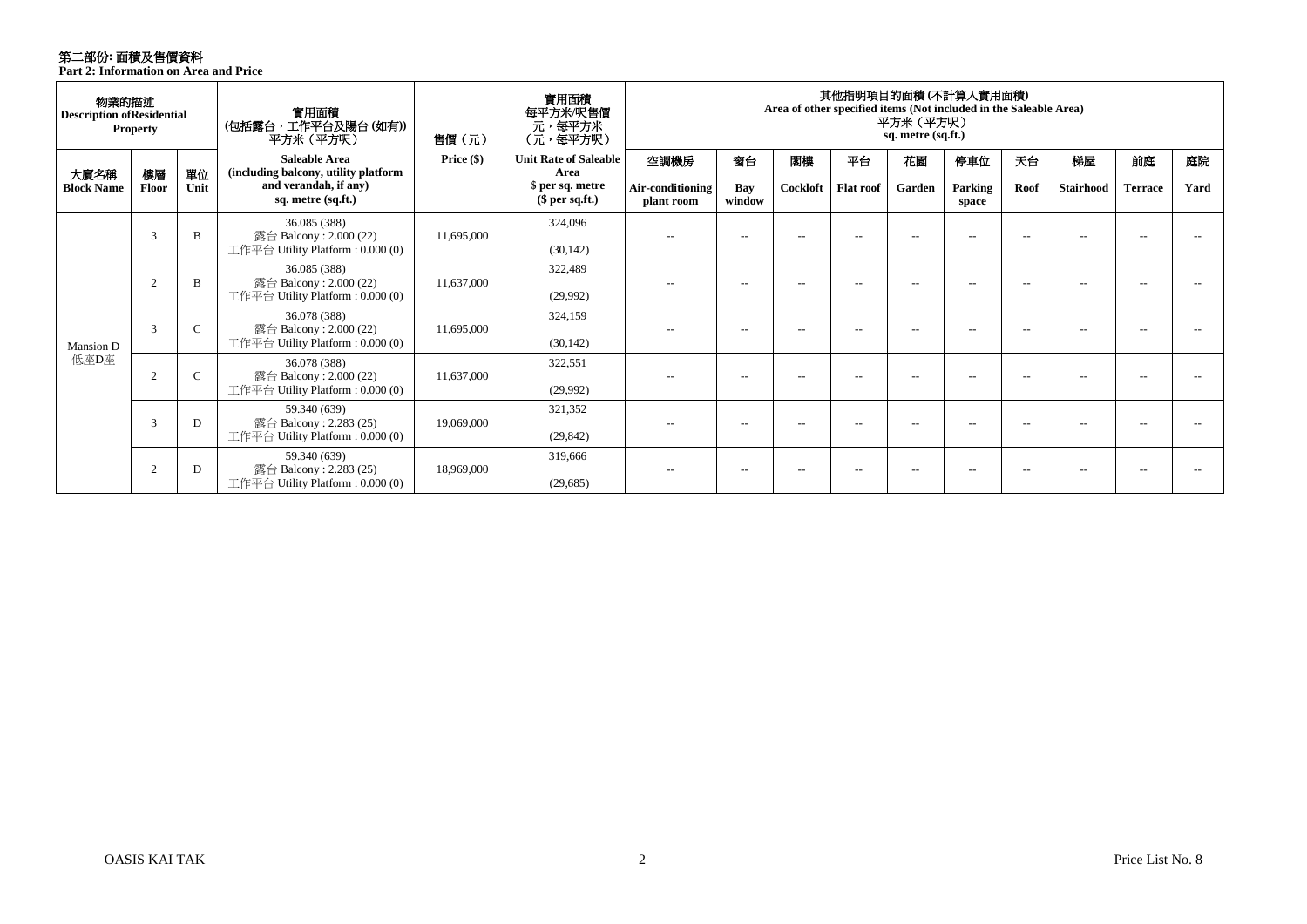## 第三部份:其他資料 **Part 3: Other Information**

## (1) 準買家應參閱發展項目的售樓說明書,以了解該項目的資料。

Prospective purchasers are advised to refer to the sales brochure for the development for information on the development.

#### (2) 根據《一手住宅物業銷售條例》第 52(1)條及第 53(2)及(3)條, -

According to sections 52(1) and 53(2) and (3) of the Residential Properties (First-hand Sales) Ordinance, –

#### 第 52(1)條 / Section 52(1)

在某人就指明住宅物業與擁有人訂立臨時買賣合約時,該人須向擁有人支付售價的 5%的臨時訂金。

A preliminary deposit of 5% of the purchase price is payable by a person to the owner on entering into a preliminary agreement for sale and purchase in respect of the specified residential property with the owner.

#### 第 53(2)條 / Section 53(2)

如某人於某日期訂立臨時買賣合約,並於該日期後的5個工作日內,就有關住宅物業簽立買賣合約,則擁有人必須在該日期後的8個工作日內,簽立該買賣合約。

If a person executes an agreement for sale and purchase in respect of the residential property within 5 working days after the date on which the person enters into the preliminary agreement for sale and purchase, the owner must execute the agreement for sale and purchase within 8 working days after that date.

#### 第 53(3)條 / Section 53(3)

如某人於某日期訂立臨時冒賣合約時,但沒有於該日期後的 5 個工作日内,就有關住宅物業簽立買賣合約,則 – (i) 該臨時合約即告終止;(ii) 有關的臨時訂金即予沒收;及 (iii) 擁有人不得就該人沒 有簽立買賣合約而針對該人提出進一步申索。

If a person does not execute an agreement for sale and purchase in respect of the residential property within 5 working days after the date on which the person enters into the preliminary agreement for sale and purchase-

(i) the preliminary agreement is terminated; (ii) the preliminary deposit is forfeited; and (iii) the owner does not have any further claim against the person for the failure.

(3) 實用面積及屬該住宅物業其他指明項目的面積是按《一手住宅物業銷售條例》第 8 條及附表二第 2 部的計算得出的。

The saleable area and area of other specified items of the residential property are calculated in accordance with section 8 and Part 2 of Schedule 2 to the Residential Properties (First-hand Sales) Ordinance.

(4)(i) 註:在第(4)段中,『售價』指本價單第二部份中所列之住宅物業的售價,而『成交金額』指臨時買賣合約中訂明的住宅物業的實際金額。因應不同支付條款及/或折扣按售價計算得出之價目,皆以 進位到最接近的千位數作為成交金額。

Note: In paragraph (4), "Price" means the price of the residential property set out in Part 2 of this price list, and "transaction price" means the actual price of the residential property set out in the preliminary agreement for sale and purchase. The amount obtained after applying the relevant terms of payment and/or applicable discounts on the Price will be rounded up to the nearest thousand to determine the transaction price

買方於簽署臨時買賣合約時須繳付相等於成交金額 5%之金額作為臨時訂金,其中港幣\$100,000 之部分臨時訂金必須以銀行本票支付,臨時訂金的餘額可以支票支付,本票及支票抬頭請寫「貝克· 麥堅時律師事務所」。

Upon signing of the Preliminary Agreement for Sale and Purchase, the Purchaser shall pay the Preliminary Deposit which is equivalent to 5% of the transaction price. HK\$100,000 being part of the Preliminary Deposit must be paid by cashier order and the balance of the Preliminary Deposit may be paid by cheque(s). The cashier order(s) and cheque(s) should be made payable to "BAKER & MCKENZIE".

## 支付條款 **Terms of Payment**

#### **(A)** (並無此編號之支付條款)

( No Terms of Payment of such numbering)

#### **(B) 90** 天現金優惠付款計劃 **90-day Cash Payment Plan (**照售價**) (the Price)**

- (1) 買方須於簽署臨時買賣合約(「臨時合約」)時繳付相等於成交金額 5%作為臨時訂金。買方須於簽署臨時合約後 5 個工作日內簽署正式買賣合約(「正式合約」)。 The Purchaser(s) shall pay the preliminary deposit equivalent to 5% of the transaction price upon signing of the preliminary Agreement for Sale and Purchase ("PASP"). The formal Agreement for Sale & Purchase ("ASP") shall be signed by the Purchaser(s) within 5 working days after signing of the PASP.
- (2) 買方簽署正式合約 時再付成交金額 5%作為加付訂金。 A further 5% of the transaction price being further deposit shall be paid by the purchaser(s) upon signing of the ASP.
- (3) 成交金額 90%即成交金額之餘款於買方簽署臨時合約後 90 天內由買方繳付。 90% of the transaction price being balance of the transaction price shall be paid by the Purchaser(s) within 90 days after signing of the PASP.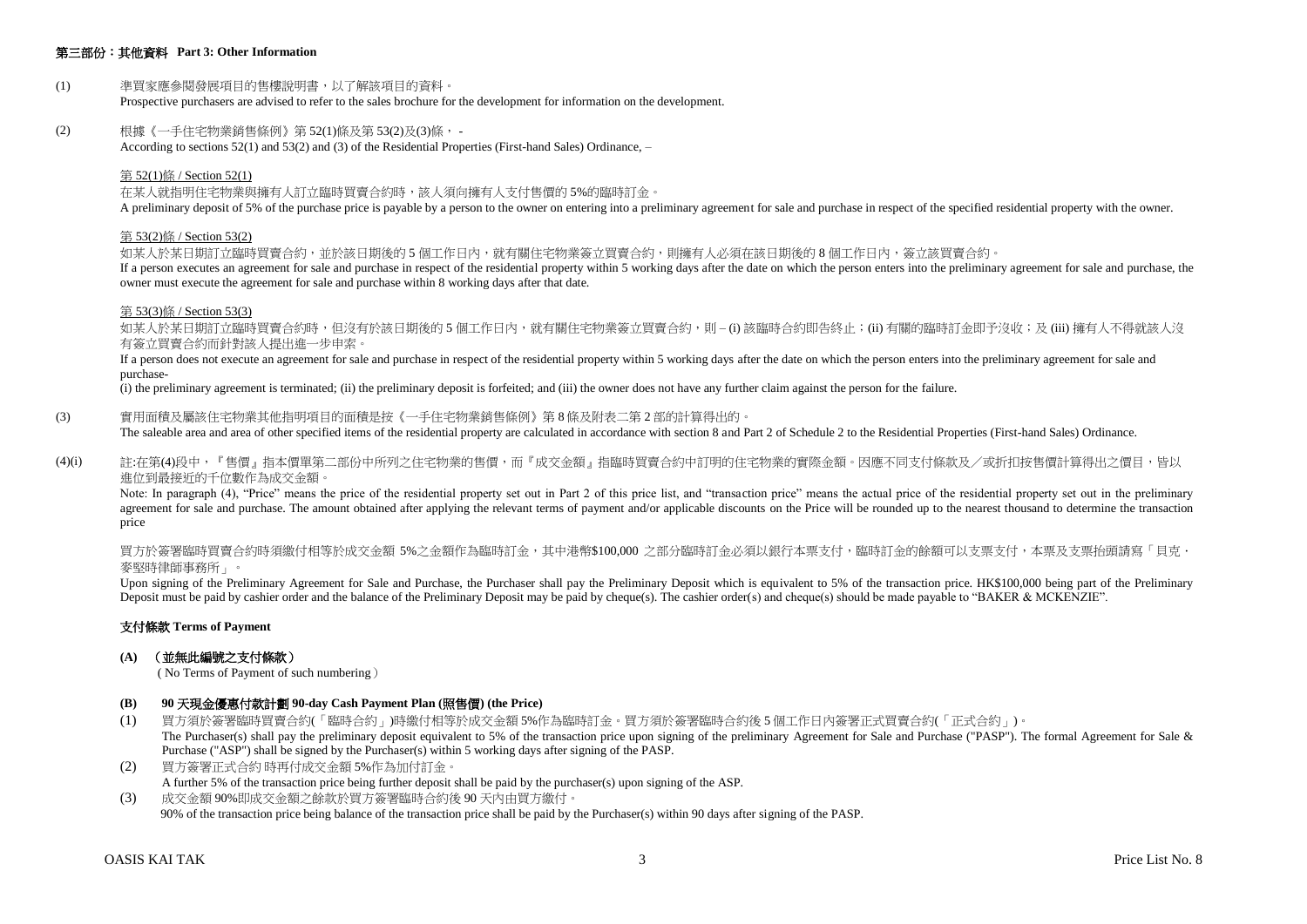## **(B1)** (並無此編號之支付條款)

( No Terms of Payment of such numbering)

### **(C)** (並無此編號之支付條款)

( No Terms of Payment of such numbering)

## **(C1)** (並無此編號之支付條款)

( No Terms of Payment of such numbering)

## **(D)** 家倍靈活 **1088** 付款計劃 **1088 Flexi-Payment Plan (**照售價**) (the Price)**

- (1) 買方須於簽署臨時買賣合約 (「臨時合約」) 時繳付相等於成交金額 5%作為臨時訂金。買方須於簽署臨時合約後 5 個工作日內簽署正式買賣合約 (正式合約」)。 The Purchaser(s) shall pay the preliminary deposit equivalent to 5% of the transaction price upon signing of the preliminary Agreement for Sale and Purchase ("PASP"). The formal Agreement for Sale & Purchase ("ASP") shall be signed by the Purchaser(s) within 5 working days after signing of the PASP.
- (2) 成交金額 5%於買方簽署臨時合約日期後第 30 天當日或之前由買方繳付作為加付訂金。 5% of the transaction price shall be paid by the Purchaser(s) on or before the 30th day after the date of signing of the PASP as further deposit.
- (3) 買方須於簽署臨時合約日期後第 720 天或之前再付成交金額 5%作為部份樓價。 5% of the transaction price shall be paid by the Purchaser(s) on or before the 720th day after the date of signing of the PASP as part payment of the transaction price.
- (4) 成交金額 85%即成交金額之餘款須於成交日期,即:(i)簽署臨時合約日期後第 720 天當日(適用於買方並無選擇獲取「先住後付優惠」或並無行使「先住後付優惠」下租約之續租權之情況) 或(ii)簽署臨時合約日期後第 1088 天當日 (適用於已行使「先住後付優惠」下之續租權之情況),或之前由買方付清。 85% of the transaction price being balance of the transaction price shall be paid by the Purchaser(s) on or before the Completion Date, i.e. (i) the 720th day after the date of signing of the PASP (applicable where the Purchaser has not opted for obtaining the "Occupation before Completion Benefit" or the option to renew the tenancy under the "Occupation before Completion Benefit" is not exercised); or (ii) the 1088th day after the date of signing of the PASP (applicable where the option to renew the tenancy under the "Occupation before Completion Benefit" is exercised).

#### **(ii)** 售價獲得折扣的基礎 **The basis on which any discount on the Price is made available**

(a)  $\quad \overline{H}$ , 4(i)。

See 4(i).

#### (b)「**Club Wheelock**」會員優惠 **Privilege for** 「**Club Wheelock**」**member**

在簽署臨時買賣合約當日,買方如屬「Club Wheelock」會員,可獲 1%售價折扣優惠。最少一位個人買方(如買方是以個人名義)或最少一位買方之董事(如買方是以公司名義) 須為「Club Wheelock」會員,方可享此折扣優惠。

A 1% discount from the Price would be offered to the Purchaser who is a Club Wheelock member on the date of signing of the preliminary agreement for sale and purchase. At least one individual Purchaser (if the Purchaser is an individual(s)) or at least one director of the Purchaser (if the Purchaser is a corporation) should be a Club Wheelock member on the date of signing the preliminary agreement for sale and purchase in order to enjoy the discount offer

## (c) 「**Wheelock Living**」 臉書頁面讚好優惠 "**Wheelock Living**" **Facebook Page Likers**' **Discount**

凡於簽署臨時買賣合約前讚好"Wheelock Living" 臉書頁面的買家,可獲 0.5%售價折扣優惠。 A 0.5% discount from the Price would be offered to a Purchaser who has liked the "Wheelock Living" Facebook Page before signing the Preliminary Agreement for Sale and Purchase.

## (d) 印花稅優惠 **Stamp Duty Discount**

買方購買本價單中所列之住宅物業可獲 8.5%售價折扣優惠。 A 8.5% discount from the Price would be offered to the Purchaser of a residential property listed in this price list.

#### (e) **2020** 全新優惠 **2020 New Discount**

凡於 2020 年 5 月 31 日(包括當日)或之前簽署臨時買賣合約購買本價單中所列之住宅物業的買家,可獲 0.5%售價折扣優惠 A 0.5% discount from the Price would be offered to a Purchaser who signs the Preliminary Agreement for Sale and Purchase on or before 31 May, 2020 to purchase a residential property listed in this price list.

## (f) 假日樂繽紛優惠 **Vacation Fun Discount**

OASIS KAI TAK 4 Price List No. 8 (只適用於 2020 年 5 月 31 日當日或之前簽署臨時買賣合約之買賣)(Only applicable to a transaction the Preliminary Agreement for Sale and Purchase of which is signed on or before 31 May 2020) 在簽署臨時買賣合約當日,買方如屬「Club Wheelock」會員,可獲 1%售價折扣優惠。於簽署臨時買賣合約當日,最少一位個人買方(如買方是以個人名義)或最少一位買方之董事(如買方是以公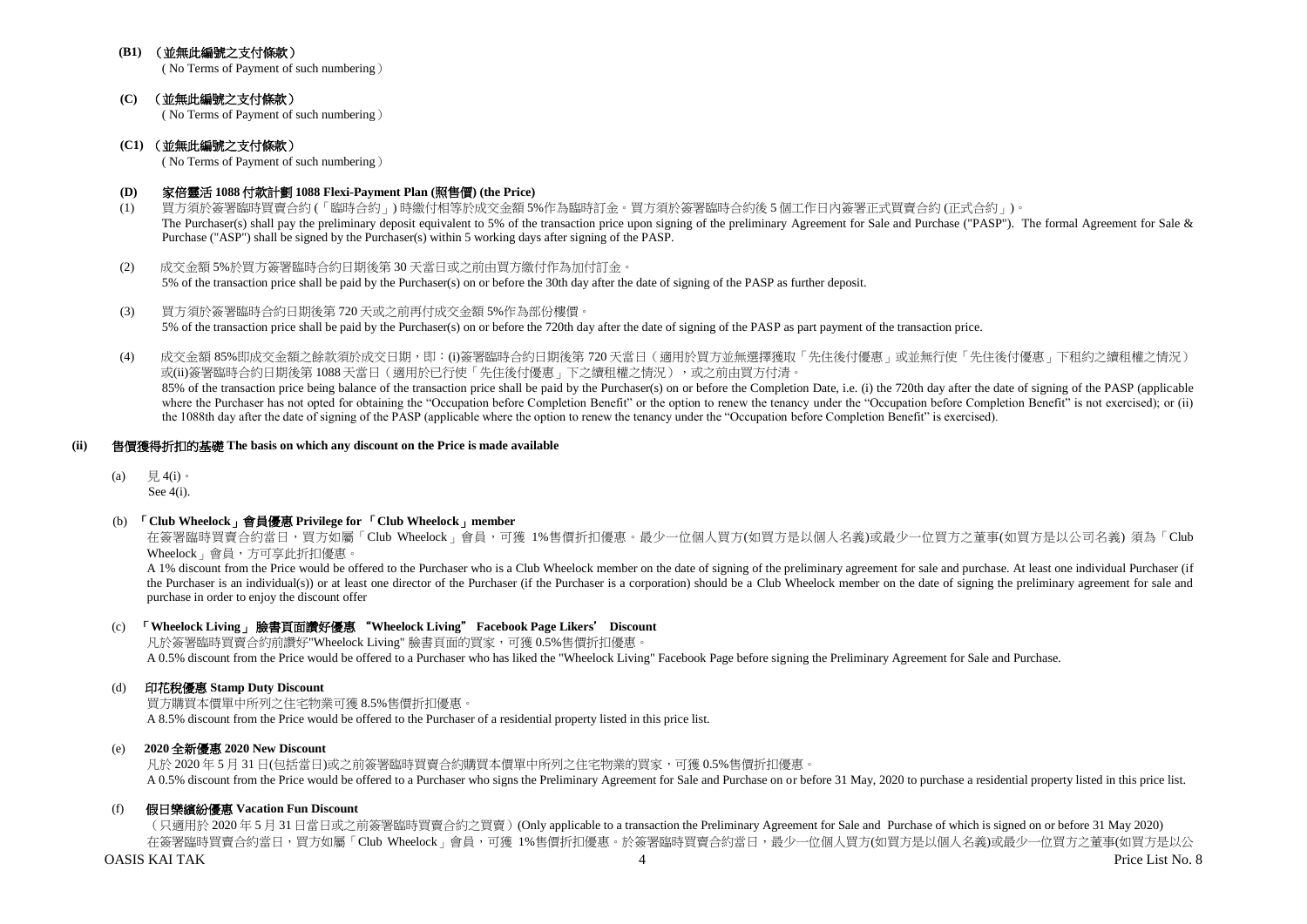## 司名義) 須為「Club Wheelock」會員,方可享此折扣優惠。

A 1% discount on the price would be offered to the Purchaser who is a Club Wheelock member on the date of signing of the preliminary agreement for sale and purchase. At least one individual Purchaser (if the Purchaser is an individual) or at least one director of the Purchaser (if the Purchaser is a corporation) should be a Club Wheelock member on the date of signing the preliminary agreement for sale and purchase in order to enjoy the discount.

#### (g) 啟德新里程優惠 **Kai Tak on the Move Discount**

(只適用於 2020 年 5 月 31 日當日或之前簽署臨時買賣合約之買賣)(Only applicable to a transaction the Preliminary Agreement for Sale and Purchase of which is signed on or before 31 May 2020) 買方購買本價單中所列之住宅物業可獲 3%售價折扣優惠。

A 3% discount from the Price would be offered to the Purchaser of a residential property listed in this price list.

#### (h) 會德豐有限公司員工置業優惠 **Wheelock and Company Limited Home Purchasing Discount**

如買方(或構成買方之任何人士)屬任何「會德豐合資格人士」,並且沒有委任地產代理就購入住宅物業代其行事,可獲 2.75% 售價折扣優惠。

If the Purchaser (or any person comprising the Purchaser) is a "Qualified Person of Wheelock Group", provided that the Purchaser did not appoint any estate agent to act for him in the purchase of the residential property(ies), a 2.75% discount from the Price would be offered.

「會德豐合資格人士」指任何下列公司或其在香港註冊成立之附屬公司之任何董事、員工及其近親(任何個人的配偶、父母、祖父、祖母、外祖父、外祖母、子女、孫、孫女、外孫、外孫女或 兄弟姊妹為該個人之「近親」,惟須提供令賣方滿意的有關證明文件以茲證明有關關係,且賣方對是否存在近親關係保留最終決定權):

"Qualified Person of Wheelock Group" means any director or employee (and his/her close family member (a spouse, parent, grant parent, child, grand child or sibling of a person is a "close family member" of that person Provided That the relevant supporting documents to the satisfaction of the Vendor must be provided to prove the relationship concerned and that the Vendor reserves the final right to decide whether or not such relationship exists)) of any of the following companies or any of its subsidiaries incorporated in Hong Kong :

- 1. 會德豐有限公司 Wheelock and Company Limited 或 or;
- 2. 會德豐地產有限公司 Wheelock Properties Limited 或 or;
- 3. 會德豐地產(香港)有限公司 Wheelock Properties (HK) Limited 或 or;
- 4. 九龍倉集團有限公司 The Wharf (Holdings) Limited 或 or;
- 5. 九龍倉置業地產投資有限公司 Wharf Real Estate Investment Company Limited 或 or;
- 6. 夏利文物業管理有限公司 Harriman Property Management Limited 或 or;
- 7. 海港企業有限公司 Harbour Centre Development Limited 或 or;
- 8. 現代貨箱碼頭有限公司 Modern Terminals Limited.

買方在簽署有關的臨時買賣合約前須即場提供今賣方滿意的證據証明其為會德豐合集團合資格人士,賣方就相關買方是否會德豐合集團合資格人士有最終決定權,而賣方之決定為最終及對買方具有 約束力。

The Purchaser shall before signing of the relevant preliminary agreement for sale and purchase on the spot provide evidence for proof of being a Qualified Person of Wheelock Group to the satisfaction of the Vendor and in this respect the Vendor shall have absolute discretion and the Vendor's decision shall be final and binding on the Purchaser.

## **(iii)** 可就購買該發展項目中的指明住宅物業而連帶獲得的任何贈品、財務優惠或利益

**Any gift, or any financial advantage or benefit, to be made available in connection with the purchase of a specified residential property in the Development**

(a)  $\quad \nexists. 4(ii)$ 。

See 4(ii).

(b) **(**並無此編號之贈品、財務優惠或利益 )

**( No gift, or any financial advantage or benefit, of such numbering**)

## (c) **(**並無此編號之贈品、財務優惠或利益 )

**( No gift, or any financial advantage or benefit, of such numbering**)

## (d) **(**並無此編號之贈品、財務優惠或利益 )

**( No gift, or any financial advantage or benefit, of such numbering**)

## (e) **(**並無此編號之贈品、財務優惠或利益 )

**( No gift, or any financial advantage or benefit, of such numbering**)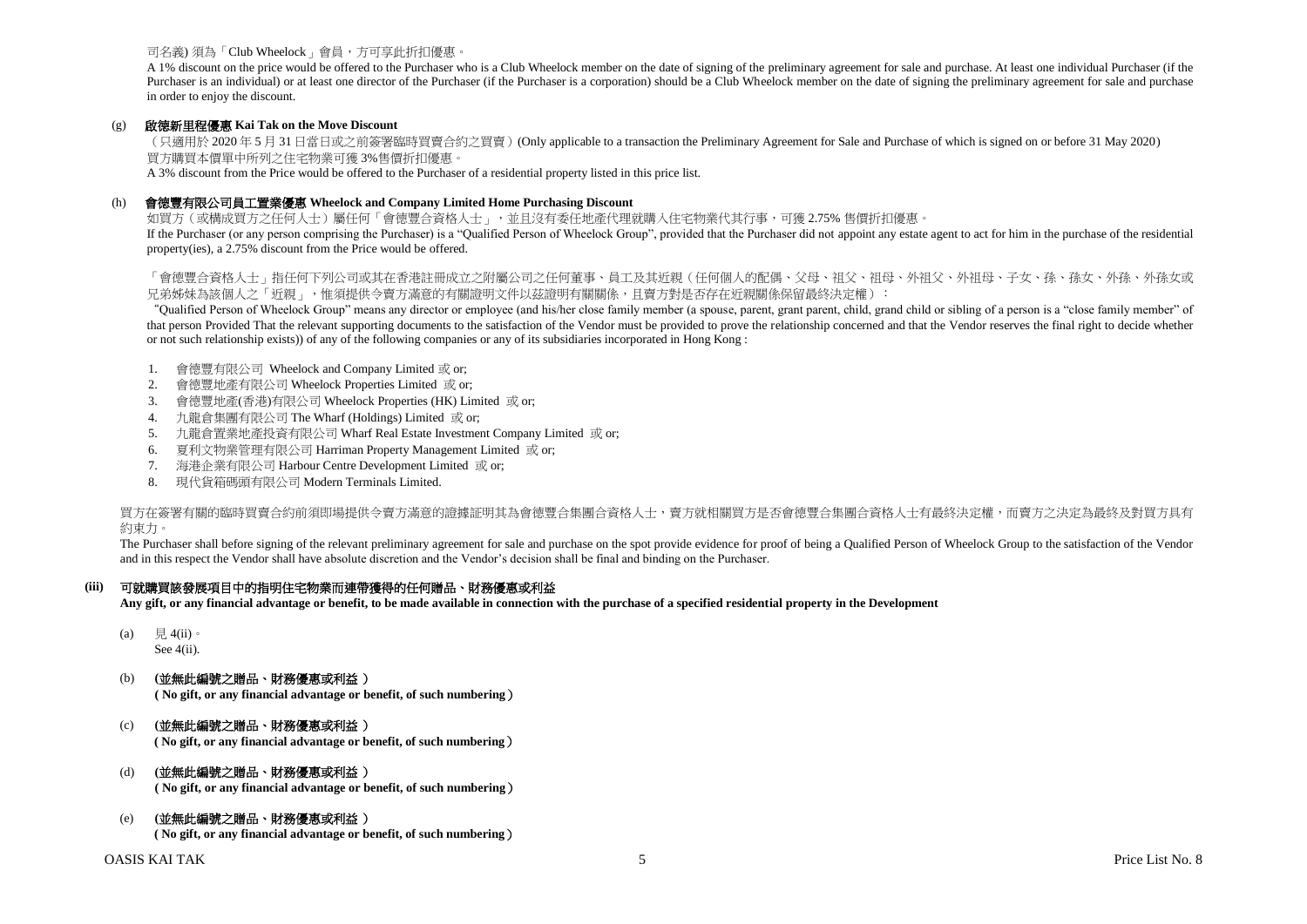## (f) 先住後付優惠 **(**只適用於選擇第 **4(i)**段中支付條款 **(D)** 之買方**)**

**Occupation before Completion Benefit (Only applicable to the Purchaser who has selected Terms of Payment (D) in paragraph 4(i))**

買方可選擇獲取先住後付優惠 (「該優惠」),並須在簽署正式合約時決定是否選擇獲取該優惠。如買方決定選擇獲取該優惠,買方須於簽署正式合約時同時簽署有關在該物業買賣成交前佔用 該物業之租約 ( 「租約」) (格式及內容由賣方訂明,買方不得要求任何修改),主要條款如下:

The Purchaser(s) may opt for obtaining the Occupation before Completion Benefit (the "Benefit"), and the Purchaser shall, at signing of the ASP, decide whether to opt for the Benefit. If the Purchaser decides to opt for obtaining the Benefit, the Purchaser(s) shall execute a Tenancy Agreement (the "Tenancy Agreement") for occupation of the Property before completion of sale and purchase of the same (in such form and substance as the Vendor may prescribe and the Purchaser shall not request any amendment thereto), the principal terms of which are as follows:

- 1. 租期由簽署臨時合約日期後第 61 天起至簽署臨時合約日期後第 720 天為止,買方且有權續租,續租期由上述租期完結後起計 368 天;或如提早成交,至實際成交日期為止; The term of tenancy shall commence from the 61st day after the date of signing of the PASP to the 720th day after the date of signing of the PASP, and the Purchaser has an option to renew the tenancy for 368 days from the day after expiration of the aforesaid term of tenancy. If completion takes place earlier, until the date of which completion actually takes place;
- 2. 租期之租金總金額相等於所購住宅物業之成交金額 10%,分 10 期繳付 (每期之租金相等於成交金額 1%),第一期於簽署臨時合約日期後第 60 天繳付,之後每 60 天繳付一期。續租 期之租金總金額相等於所購住宅物業之成交金額 5%,分 5 期繳付 (每期之租金相等於成交金額 1%),第一期於簽署臨時合約日期後第 720 天繳付,之後每 60 日繳付一期。租金按金 為 HK\$30,000;

The total amount of rent for the term of tenancy equals to 10% of the transaction price of the residential property purchased, payable in ten (10) instalments (the amount for each instalment equals to 1% of the transaction price), the first instalment being payable on the 60th day after the date of signing of the PASP, and subsequent instalments shall be payable every 60 days thereafter. The total amount of rent for the option term equals to 5% of the transaction price of the residential property purchased, payable in five (5) instalments (the amount for each instalment equals to 1% of the transaction price), the first instalment being payable on the 720th day after the date of signing of the PASP, and subsequent instalments shall be payable every 60 days thereafter. The rental fee deposit is in the amount of HK\$30,000;

3. 買方必須負責繳付準備和簽署租約所需之所有律師費及於租用期及續租期 (如適用) 內該住宅物業之管理費、差餉、地租、公用事業服務收費、公用事業服務按金及其它開支等。租 約之印花稅及註冊費將由賣方負責繳付。

The Purchaser shall be responsible to pay for the legal costs for the preparation and execution of the Tenancy Agreement and the management fees, government rates and rents, utilities charges, utilities deposits and all other outgoings, etc. of the residential property during the term of tenancy and option term (if applicable). The Vendor will be responsible to pay for the stamp duty and registration fee on the Tenancy Agreement.

賣方確認,若買方已選擇獲取該優惠,如:(i) 住宅物業的成交金額依照正式合約訂定的日期付清 (以賣方代表律師實際收到款項日期計算);(ii) 已依照正式合約完成住宅物業的買賣; (iii) 於住宅物業租用期及續租期 (如適用) 中每期租金均依照租約訂定的日期付清及 (iv) 租約的條款和條件全面均已遵守,則賣方會在住宅物業買賣完成時將該住宅物業租用期及續租期 (如適用) 中已支付之租金的總數直接用於支付部份成交金額餘額。

The Vendor confirms that if the Purchaser has opted for obtaining the Benefit, if: (i) the transaction price of the residential property has been fully settled according to the date(s) stipulated in the ASP concerned (the date of settlement shall be the actual date on which payment is received by Vendor's solicitors); (ii) the sale and purchase of the residential property has been completed pursuant to the ASP; (iii) each instalment of the rent has been fully paid according to the respective dates stipulated in the Tenancy Agreement during the term of tenancy and option term (if applicable) of the residential property and (iv) the terms and conditions of the Tenancy Agreement have been complied with in all respects, the Vendor will apply the total sum of the rent paid during the term of tenancy and option term (if applicable) of the residential property towards settlement of part of the balance of transaction price upon completion of the sale and purchase of the residential property.

詳情以相關交易文件條款作準。

Subject to the terms and conditions of the relevant transaction documents.

## **(g)** 提前付清樓價現金回贈 **(**只適用於選擇第 **4(i)**段中支付條款**(D)**之買方**)**

**Early Settlement Cash Rebate (Only applicable to the Purchaser who has selected Terms of Payment (D) in paragraph 4(i))**

如買方提前於正式合約訂明的付款限期日之前付清成交金額之餘款及在所有方面履行和遵守該物業之臨時合約及其後之正式合約內一切的條款及條件( 必須嚴格遵行所有時間限制), 則賣方 可根據以下列表送出提前付清樓價現金回贈 (「提前付清樓價現金回贈」) 予買方:-

If the Purchaser shall settle the balance of the transaction price earlier than due date of payment as specified in the ASP in full and perform and comply with in all respects the terms and conditions of the PASP and the ASP (in respect of which time shall be of the essence), the Vendor will provide an early settlement cash rebate ("Early Settlement Cash Rebate") to the Purchaser in the amount according to the table below:-

提前付清樓價現金回贈列表 Early Settlement Cash Rebate Table: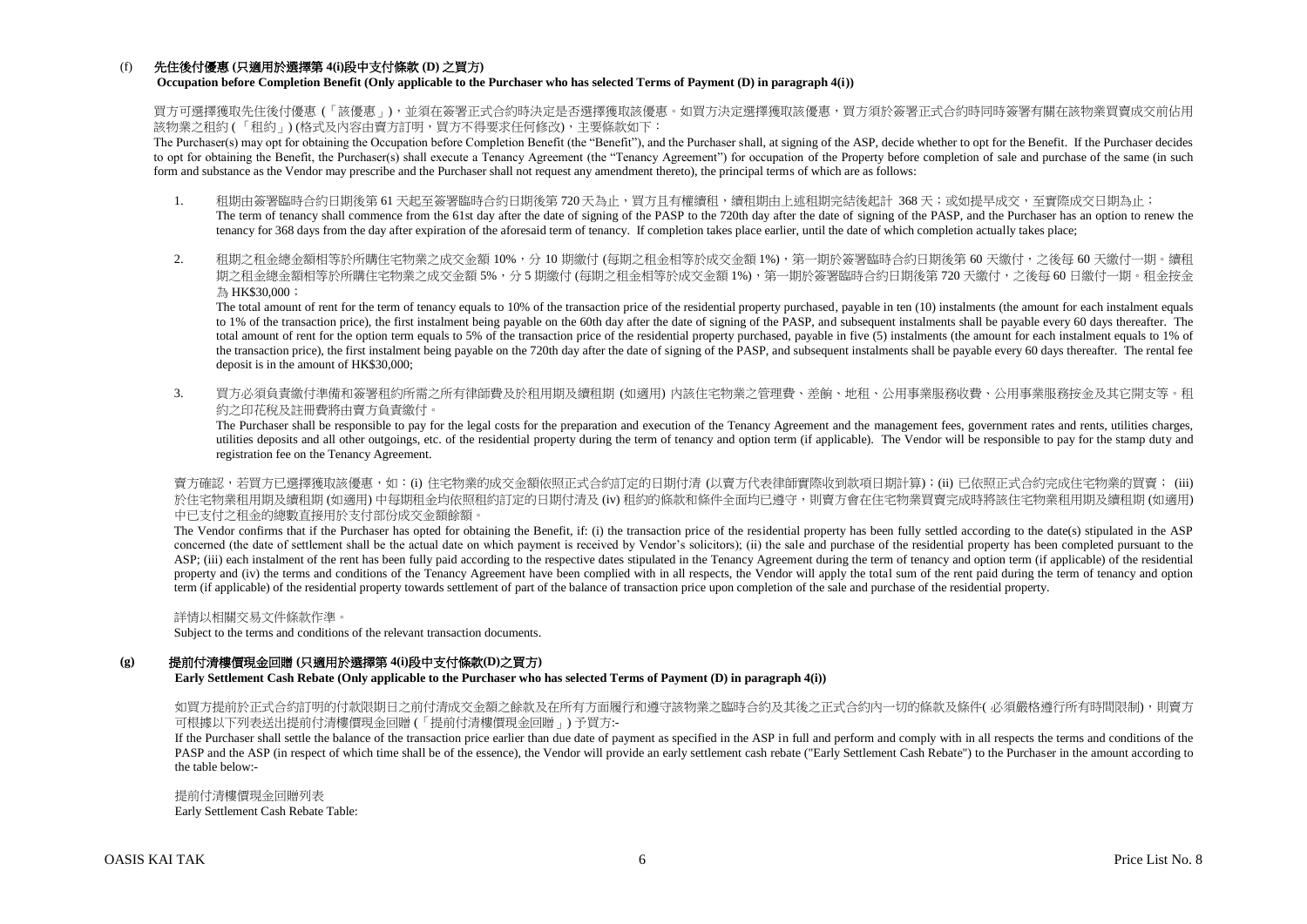| 付清成交金額之餘款日期^<br>Date of settlement of the balance of the Transaction Price^ | 提前付清樓價現金回贈金額<br><b>Early Settlement Cash Rebate amount</b> |
|-----------------------------------------------------------------------------|------------------------------------------------------------|
| 簽署臨時合約日期後 180日內                                                             | 成交金額 4%                                                    |
| Within 180 days after the date of signing of the PASP                       | 4% of the transaction price                                |
| 簽署臨時合約日期後 181 日至 240 日内                                                     | 成交金額 3%                                                    |
| Within 181 days to 240 days after the date of signing of the PASP           | 3% of the transaction price                                |
| 簽署臨時合約日期後 241 日至 360 日内                                                     | 成交金額 2%                                                    |
| Within 241 days to 360 days after the date of signing of the PASP           | 2% of the transaction price                                |

^ 以賣方代表律師實際收到款項日期計算。

The date of settlement shall be the actual date on which payment is received by Vendor's solicitors.

#### 詳情以相關交易文件條款作準。

Subject to the terms and conditions of the relevant transaction documents.

#### **(iv)** 誰人負責支付買賣該發展項目中的指明住宅物業的有關律師費及印花稅

**Who is liable to pay the solicitors' fees and stamp duty in connection with the sale and purchase of a specified residential property in the Development**

(a) 如買方選用賣方代表律師處理買賣合約、按揭及轉讓契,賣方同意支付買賣合約及轉讓契兩項法律文件之律師費用。如買方選擇另聘代表律師處理買賣合約、按揭及轉讓契,買 方及賣方須各自負責有關買賣合約及轉讓契兩項法律文件之律師費用。

If the Purchaser appoints the Vendor's solicitors to handle the agreement for sale and purchase, mortgage and assignment, the Vendor agrees to bear the legal cost of the agreement for sale and purchase and the assignment. If the Purchaser chooses to instruct his own solicitors to handle the agreement for sale and purchase, mortgage or assignment, each of the Vendor and Purchaser shall pay his own solicitors' legal fees in respect of the agreement for sale and purchase and the assignment.

(b) 買方須支付一概有關臨時買賣合約、買賣合約及轉讓契的印花稅(包括但不限於任何買方提名書(如有)的印花稅、額外印花稅、買家印花稅及任何與過期繳付任何印花稅有關的罰 款、利息及附加費等)。

All stamp duties on the preliminary agreement for sale and purchase, the agreement for sale and purchase and the assignment (including but without limitation any stamp duty on, if any, nomination or sub-sale, any special stamp duty, any buyer's stamp duty and any penalty, interest and surcharge, etc. for late payment of any stamp duty) shall be borne by the Purchaser.

## **(v)** 買方須爲就買賣該發展項目中的指明住宅物業簽立任何文件而支付的費用

**Any charges that are payable by a Purchaser for execution of any document in relation to the sale and purchase of a specified residential property in the Development**

有關其他法律文件之律師費如:附加合約、買方提名書、有關樓宇交易之地契、大廈公契及其他樓契之核證費、杳冊費、 註冊費、圖則費及其他實際支出等等,均由買方負責,一切有關按揭 及其他費用均由買方負責。

All legal costs and charges in relation to other legal documents such as supplemental agreement, nomination, certifying fee for Government Lease, deed of mutual covenant and all other title documents, search fee, registration fee, plan fee and all other disbursements shall be borne by the Purchaser. The Purchaser shall also pay and bear the legal costs and disbursements in respect of any mortgage.

#### (5) 賣方已委任地產代理在發展項目中的指明住宅物業的出售過程中行事:

The Vendor has appointed estate agents to act in the sale of any specified residential property in the Development:

賣方委任的代理: Agents appointed by the Vendor :

會德豐地產(香港)有限公司 Wheelock Properties (Hong Kong) Limited

美聯物業代理有限公司 おおし この こうしゃ おおし 天房網絡(香港)代理有限公司

中原地產代理有限公司 世紀 21 集團有限公司及旗下特許經營商 Centaline Property Agency Limited Century 21 Group Limited and Franchisees

Midland Realty International Limited Qfang Network (Hong Kong) Agency Limited